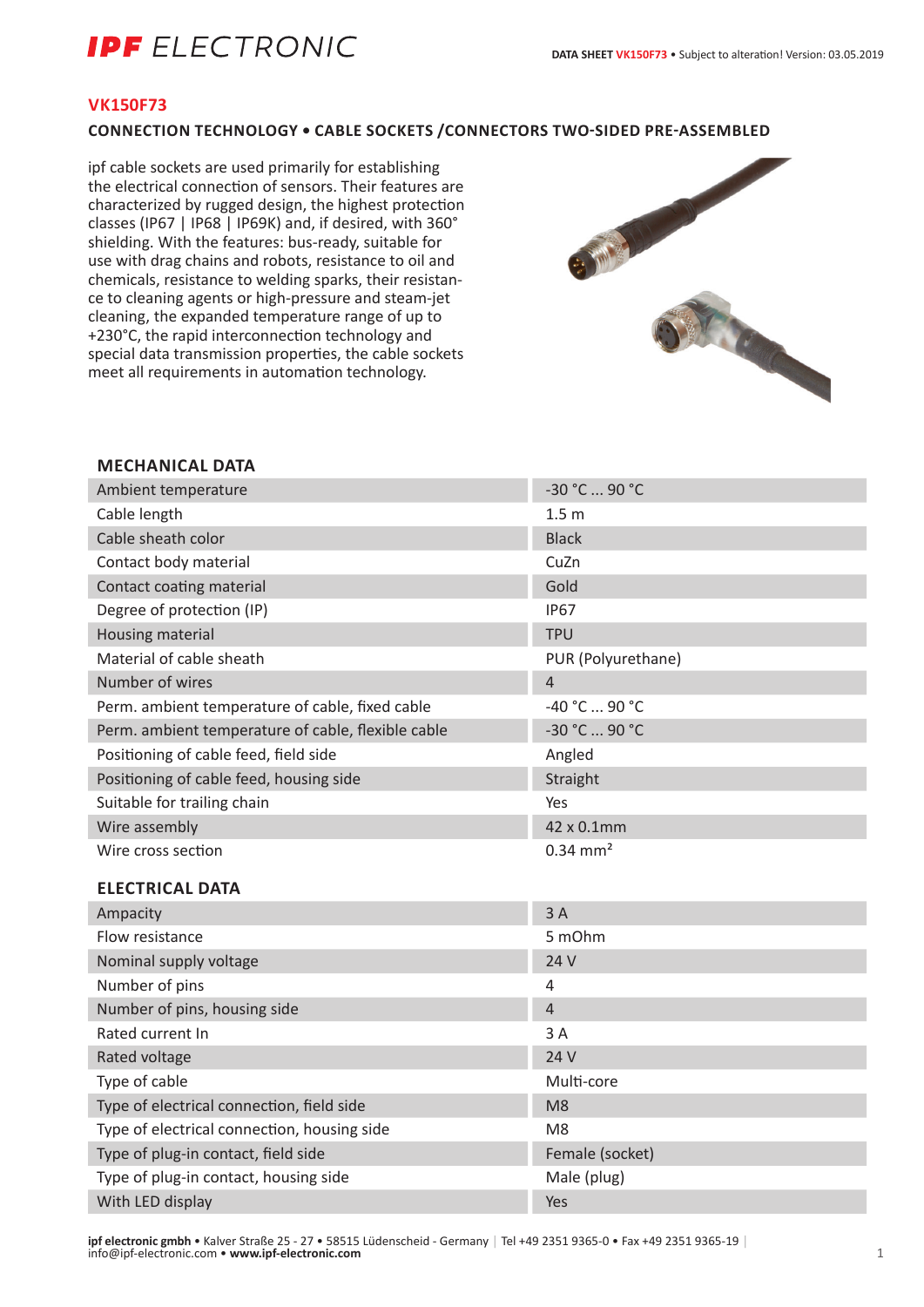# **IPF** ELECTRONIC

| <b>OPTICAL DATA</b> |
|---------------------|
|---------------------|

| Degree of soiling |  |
|-------------------|--|
|                   |  |

| <b>OTHER DATA</b>                                 |                                 |
|---------------------------------------------------|---------------------------------|
| Flame resistant                                   | In accordance with EN 60332-2-2 |
| Free of LABS                                      | Yes                             |
| Halogen-free                                      | <b>Yes</b>                      |
| Hydrolysis-proof                                  | Yes                             |
| IR-networked                                      | N <sub>o</sub>                  |
| Oil and cooling lubricants                        | Yes                             |
| Ozone and UV-resistant                            | Yes                             |
| RoHs-compliant                                    | Yes                             |
| Silicone-free                                     | <b>Yes</b>                      |
| Suitable for trailing chain and torsion resistant | Yes                             |
| Welding area                                      | Yes                             |

#### **CONNECTION**



**Colors:** A:  $1 = BN$  (brown),  $2 = WH$  (white),  $3 = BU$  (blue),  $4 = BK$  (black) B: 1 = BN (brown), 2 = WH (white), 3 = BU (blue), 4 = BK (black)**Functions:**

#### **DIMENSIONAL DRAWING**



#### **INSTALLATION DISPOSAL**



Mounting / Installation may only be carried out by a qualified electrician!





### **SAFETY WARNINGS**

Before initial operation, please make sure to follow all safety instructions that may be provided in the product information!